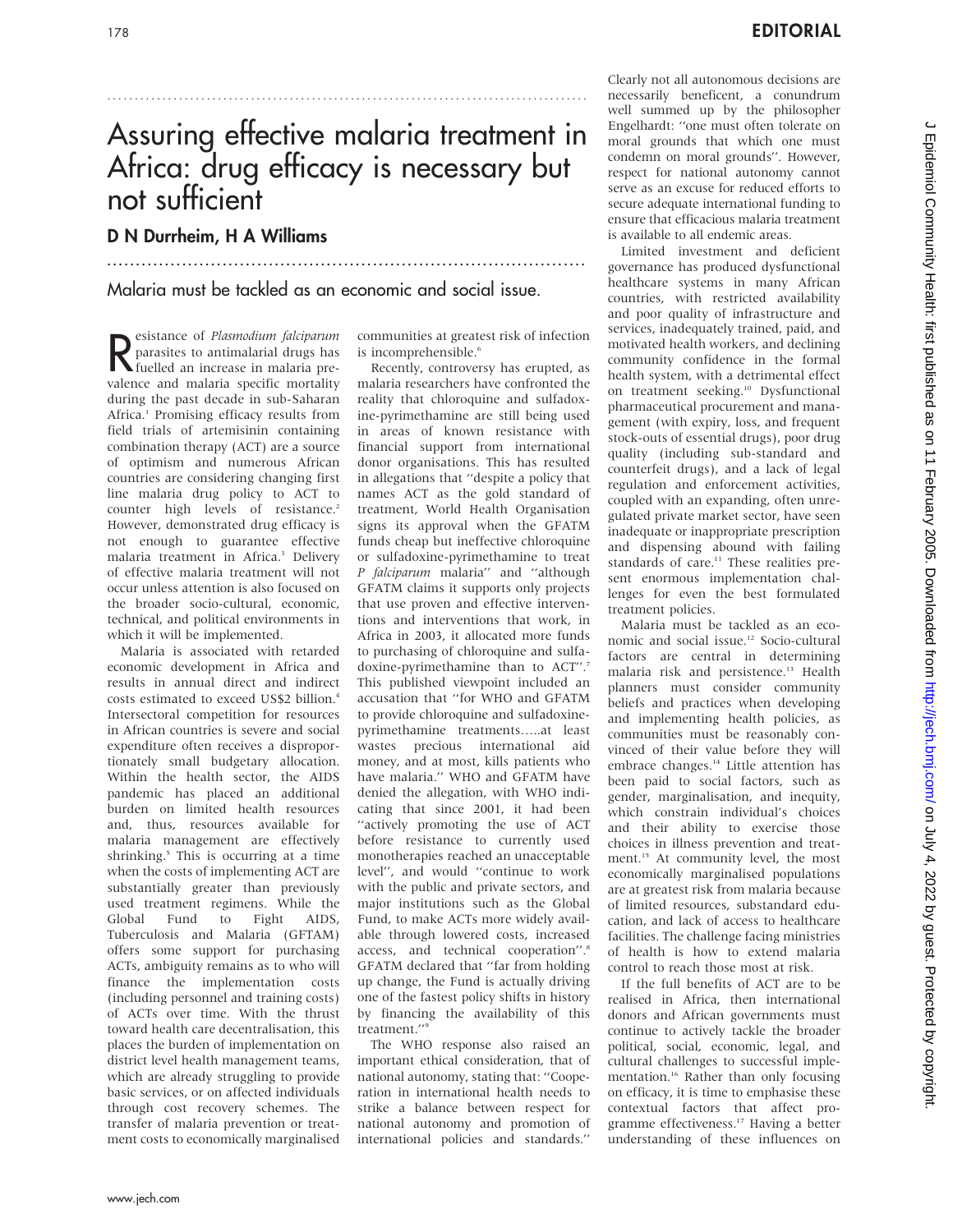malaria treatment policy formulation and implementation, and applying this understanding to improving health service delivery, should facilitate the provision of effective malaria therapy in Africa.

J Epidemiol Community Health 2005;59:178–179. doi: 10.1136/jech.2004.020826

#### Authors' affiliations ......................

D N Durrheim, Public Health and Tropical Medicine, James Cook University, Townsville, Australia; Hunter Population Health, Hunter New England Health, New South Wales, Australia

H A Williams, Malaria Epidemiology Branch, Centers for Disease Control and Prevention, Atlanta, Georgia, USA

Correspondence to: Professor D N Durrheim, School of Public Health and Tropical Medicine, James Cook University, Townsville, 4811, Australia; David.Durrheim@jcu.edu.au

### **REFERENCES**

- 1 Trape JF, Pison G, Preziosi MP, et al. Impact of chloroquine resistance on malaria mortality. Comptes rendes de l'Academie des Sciences. Serie III, Sciences de la vie 1998;321:689–97.
- 2 Adjuik M, Babiker A, Garner P, et al. Artesunate combinations for treatment of malaria: metaanalysis. Lancet 2004;363:9–17.
- 3 Durrheim DN, Williams HA, Barnes KI, et al. Beyond evidence: a retrospective study of factors influencing a malaria treatment policy change in two South African Provinces. Critical Public Health 2003;13:309–30.
- 4 World Health Organisation. WHO Expert Committee on Malaria. Twentieth report. Geneva: WHO, 2000, (http://mosquito.who.int/docs).
- Sen K, Bonita R. Global health status: two steps forward, one step back. Lancet 2000;356:577–82.
- 6 Guyatt HL, Ochola SA, Snow RW. Too poor to pay: charging for insecticide-treated bednets in highland Kenya. Trop Med Int Health 2002;7:846–50.
- 7 Attaran A, Barnes KI, Curtis C, et al. WHO, the Global Fund, and medical malpractice in malaria treatment. Lancet 2004;363:237–40.
- 8 Nafo-Traoré F. Response to accusations of medical malpractice by WHO and the Global Fund. Lancet 2004;363:397.
- 9 **Nantulya VM**, Lidén J. Response to accusations of medical malpractice by WHO and the Global Fund. Lancet 2004;363:397–8.
- 10 Moerman F, Lengeler C, Chimumbwa J, et al. The contribution of health-care services to a sound and sustainable malaria-control policy. Lancet Infect Dis 2003;3:99–102.
- 11 Uplekar M, Pathania V, Raviglione M. Private practitioners and public health: weak links in tuberculosis control. Lancet 2001;358:912–16.
- 12 Sachs J, Malaney P. The economic and<br>social burden of malaria. Nature 2002;415:680–5.
- 13 Gubler DJ. Human behaviour and cultural context in disease control. Trop Med Int Health 1997;2:A1–54.
- 14 Williams HA, Kachur PA, Nalwamba CN, et al. A community perspective on the efficacy of malaria treatment options for children in Lundazi District, Zambia. Trop Med Int Health 1997;4:641–52.
- 15 Logie D. Unfairness of social and economic structures affect AIDS in Africa. BMJ 2002;324:1034.
- 16 Yamey G. African heads of state promise action against malaria. BMJ 2000;320:1228.
- 17 Bloland PB, Kachur SP, Williams HA. Trends in antimalarial drug deployment in sub-Saharan Africa. J Exp Biol 2002;206:3761–9.

### Public health terminology

### .......................................................................................

# Community genetics or public health genetics?

...................................................................................

## Johan P Mackenbach

The current debate on the terms ''public health genetics'' and ''community genetics'' is timely because it provokes thought on the values embodied in the usual methods of public health.

The history of public health is full of<br>words: words defining the area of<br>work, words that are then endlessly<br>redefined or replaced by new words, and he history of public health is full of words: words defining the area of work, words that are then endlessly old words that come back into fashion again. Think of terms like ''social medicine'', ''social hygiene'', ''community medicine'', ''public health'' …. The name of this very journal illustrates some of the terminological evolution as it has occurred in Great Britain. It started in 1947 as the British Journal of Social Medicine, at a time when the 19th century term ''social medicine'' had been revived. ''Social medicine'' was then perceived to have more positive connotations than the term ''public health'', which had become associated with old fashioned hygienic practices. The journal first changed its name into Journal of Preventive and Social Medicine in 1953, and then became the Journal of Epidemiology and Community Health in 1978, after ''community medicine'' had replaced ''social medicine'' as the name for the British public health profession.<sup>1</sup>

Although the journal has wisely not changed its name a second time, ''public health'' is again the preferred term in Great Britain, as well as in many other countries, and has largely recovered its positive connotations.

But not among everybody. In a recent editorial in Community Genetics, Professor Leo ten Kate rejects the term ''public health genetics'', and proposes to use ''community genetics'' instead, because the second refers to values that are not safe with the first.<sup>2</sup> The term "public health genetics'' has been introduced to denote the interface between genetics and public health, and is used in titles of training courses and names of research groups. It reflects attempts of the public health profession to cope with, and make best use of, the rapid advances in genetics. Genetic tests can, for example, be used in screening programmes for disease or for targeting health promotion interventions.3 ''Community genetics'', on the other hand, reflects attempts of clinical geneticists to apply

their counselling methods to the whole population. According to ten Kate, clinical genetics embodies a nondirective approach that is badly needed when genetics is applied at a population-wide level. The public health approach is seen to be too directive, and to have an undue focus on achieving health gains for the population as a whole, instead of helping individuals to make autonomous choices, for example, when it comes to the reproductive options that they face when presented with genetic information.

Even though the contrast between the two approaches may be somewhat of a caricature, this is an interesting debate, because it forces us to reconsider the values embodied in the usual methods of public health. What characterises public health is a focus on improving population health, instead of on the health of the individual who may or may not come into contact with health services. This leads to a preference for collectively organised interventions that actively try to reach everybody in the population, and a reliance on quantitative information that guides interventions in such a way that population health gains are maximised. Often, public health interventions are characterised by a certain degree of paternalism, and the value system of many public health professionals may indeed not be centred around protecting and increasing the individual's autonomy.4

But that is changing, for example in the area of health promotion where community based approaches have been developed that aim to reach health goals through empowerment of people, and in